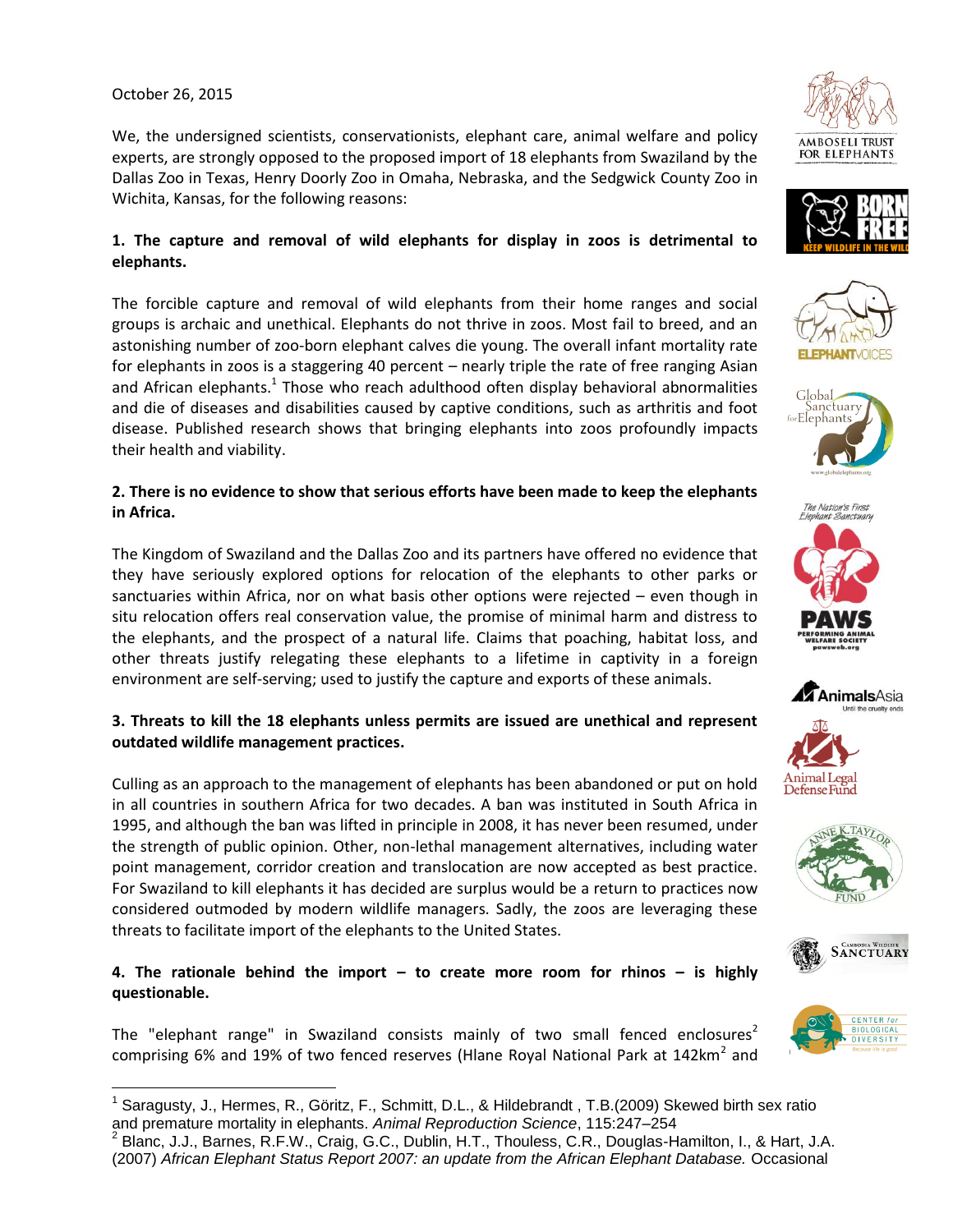Mkhaya Game Reserve at 65km<sup>2</sup>). These enclosures contain the country's populations of elephants, numbering 19 and 13 respectively in 2012.<sup>3</sup> Essentially, the Swaziland elephants, which were introduced as orphans from culls in Kruger National Park, South Africa, between 1986 and 1994<sup>4</sup>, are kept as a tourist attraction and symbol of national prestige. Since the *elephants and their localized impact on vegetation are confined to small areas, it is incorrect to claim that they pose any significant threat to other wildlife, which range more widely in the major portions of the reserves. There is no information publicly available on the numbers of rhinos in the fenced elephant areas, nor any documentation of supposed habitat competition.*

## **5. Zoos are capturing and importing wild elephants to restock a dwindling zoo elephant inventory, not to conserve the species.**

Despite proof of the systemic failures of zoo practices and policies affecting elephants, the zoo industry has become more resolute in seeking out nations abroad from which to plunder elephants to restock zoo exhibits. This practice is an unacceptable consequence of the unnatural conditions provided by zoos, and should not be allowed to continue.

This importation serves no credible conservation purpose. None of the elephants or their offspring will be returned to the wild, the gold standard of conservation. Instead, it is intended to replenish the zoo industry's dwindling African elephant population in the U.S.

Even if the zoos involved in the import would be successful in breeding the captured elephants, it still would not contribute to the conservation of the species. The view of the IUCN SSC Specialist Group for African elephants<sup>5,6</sup> is that captive breeding makes no effective contribution to conservation, and the group does not endorse the removal of African elephants from the wild for any captive use. Neither of the IUCN Red Data list entries for Asian or African elephants lists captive breeding as necessary conservation measures.

## **6. The proposed import perpetuates poor conservation practices in Swaziland and promotes poor quality practices in other range States.**

In 2003, San Diego Wild Animal Park in California and Lowry Park Zoo in Florida purchased 11 elephants from the Kingdom of Swaziland. Swaziland claimed it had too many elephants, and unless the sale went forward these 11 elephants would be slaughtered. Swaziland and the zoos promised that the money paid for the animals would be used to improve the country's elephant conservation practices and policies. Despite this export, and with a total national population of 35 or fewer elephants,<sup>7</sup> Swaziland officials are again claiming the country has too many elephants and they are again threatening to kill elephants if the proposed sale to





Nonhuman Rights Project

Paper Series of the IUCN Species Survival Commission, No. 33. IUCN/SSC African Elephant Specialist Group, IUCN, Gland, Switzerland, vi+276pp.<br><sup>3</sup> http://www.elephontdatabase.org/proview.

[http://www.elephantdatabase.org/preview\\_report/2013\\_africa\\_final/Loxodonta\\_africana/2013/Africa/](http://www.elephantdatabase.org/preview_report/2013_africa_final/Loxodonta_africana/2013/Africa/Southern_Africa/Swaziland) [Southern\\_Africa/Swaziland](http://www.elephantdatabase.org/preview_report/2013_africa_final/Loxodonta_africana/2013/Africa/Southern_Africa/Swaziland)

4 <http://www.biggameparks.org/conserve/>

 $\overline{a}$ 









**lephants** 

<sup>&</sup>lt;sup>5</sup> Statement and resolutions on the role of captive facilities in in situ African elephant conservation, IUCN SSC African Elephant Specialist Group (http://www.african-elephant.org/tools/pdfs/pos\_captiv\_en.pdf).

<sup>&</sup>lt;sup>6</sup> Statement from the African Elephant Specialist Group of the IUCN Species Survival Commission on the removal of African elephants for captive use, IUCN SSC African Elephant Specialist Group. [http://cmsdata.iucn.org/downloads/pos\\_capvuse\\_en.pdf](http://cmsdata.iucn.org/downloads/pos_capvuse_en.pdf)

 $^7$  Elephant Database, Provisional African Elephant Population Estimates: update to 31 Dec 2013 http://www.elephantdatabase.org/preview\_report/2013\_africa\_final/Loxodonta\_africana/2013/Africa/South ern\_Africa/Swaziland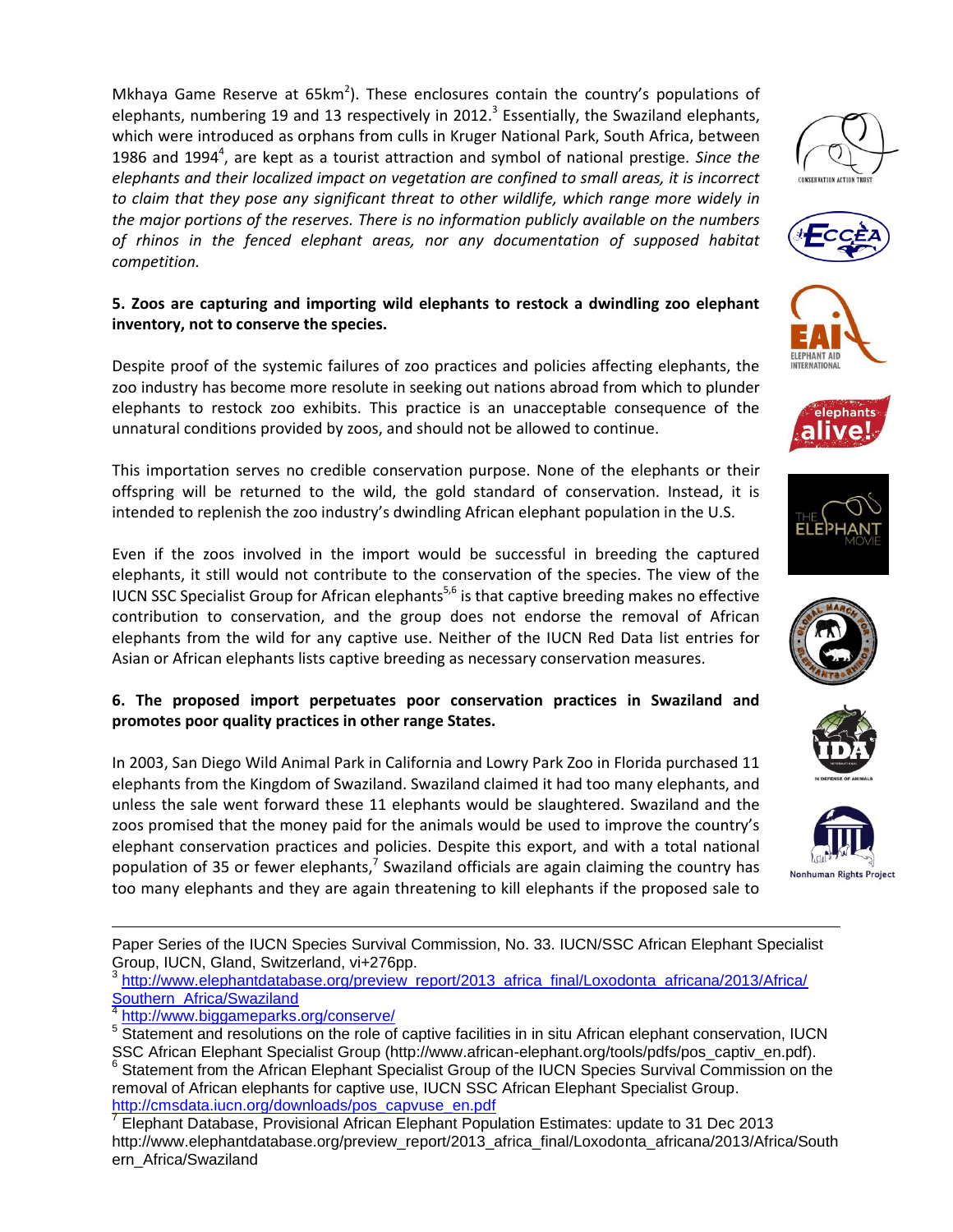Dallas Zoo and its partners is thwarted.

The proposed killing of elephants to maintain small numbers in equally small compounds in Swaziland is not sound conservation, nor is exporting them for display in zoos. It is possible that the 2003 transaction, approved by the U.S. Fish & Wildlife Service, created an incentive for Swaziland to persist in its poor conservation approach.

We are also gravely concerned that sales of elephants, cloaked as conservation, wildlife management, or as "rescues," could encourage other countries to engage in this practice. We have already seen one Association of Zoos and Aquariums (AZA) accredited zoo attempt to disguise its purchase of African elephants from Namibia as a rescue, only to have the import exposed as a commercial transaction.<sup>8</sup> This fabrication was never publicly condemned by the AZA.

## **7. A rhino program in Swaziland does not justify the harm caused to the elephants by being captured and exported to zoos.**

As noted in point #4 above, there is no evidence that rhinos are threatened by elephant habitat change in Swaziland. However, the principle of conserving another species, even if threatened by elephants' numbers, does not justify unconscionable conduct that includes tearing young elephants away from their mothers and social groups and incarcerating them for the rest of their lives. Contrary to the zoos' callous contention that the ends justify the means, we believe both endangered species deserve the best, most humane solution available.

#### **8. The import is a business transaction.**

The zoos involved in the proposed import have invested more than \$25 million in elephant exhibits and now they need elephants to fill them, despite the dire consequences for the elephants in question. Even a small percentage of those millions could make a significant and positive contribution toward the protection of African elephants in their home ranges. That the investment has already been made cannot at the same time be used as an argument for letting an unacceptable practice go forward.

#### **Conclusion**

 $\overline{a}$ 

In summary, the proposed importation has no single redeeming virtue. Certainly, this proposal will not provide any conservation benefit in the U.S. or Swaziland. The zoo industry's tired claim that commercial exhibition of elephants inspires Americans to take conservation action remains unproven and objectively unmeasured. And, for the 18 elephants targeted for importation, it is no exaggeration to conclude that they face a sad, uncertain future.

Elephants are highly intelligent, sensitive, and social. That they suffer in captivity is beyond serious debate. We should always strive for the best, most humane alternative for their care and survival. For the "Swazi 18" this means, at a minimum, remaining on the continent of their birth in conditions of safety and greatest practical freedom. We believe nothing less is acceptable. We call on the Kingdom of Swaziland and the zoos involved in the import to do























<sup>&</sup>lt;sup>8</sup> "Namibia: No orphan elephants exported to Mexico." June 11, 2012. <http://allafrica.com/stories/201206111695.html>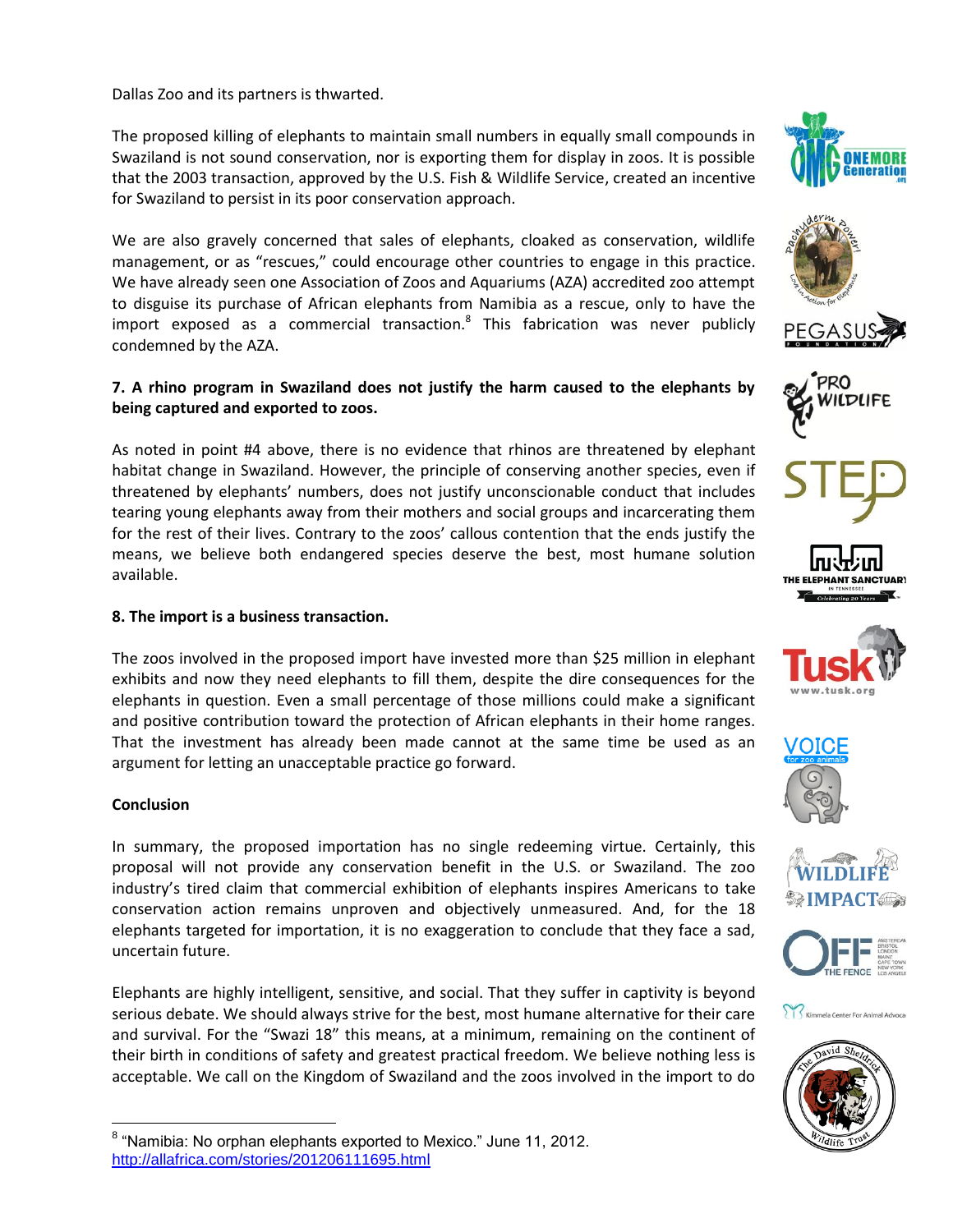what is in the best interests of these elephants and relocate them to a protected park or sanctuary in Africa.

Signed,

**Eve Lawino Abe, PhD,** Independent Wildlife Biologist

**Rosemary Alles**, Co-founder, March for Elephants-San Francisco; Core Strategist, The Global March for Elephants and Rhinos

**Rob Atkinson, PhD,** Former CEO, The Elephant Sanctuary in Tennessee

**Patricia Awori,** Pan African Wildlife Conservation Network

**Mark Bekoff, PhD**, University of Colorado, Boulder, Ecology and Evolutionary Biology

**Scott Blais,** Chief Executive Officer**,** Global Sanctuary for Elephants

**Rob Brandford**, Executive Director, The David Sheldrick Wildlife Trust

**Carol Buckley**, Founder and President, Elephant Aid International

**Brian Busta**, Sanctuary and Elephant Manager, PAWS ARK 2000

**David B. Casselman, JD**, Founder and Director, Elephants in Crisis and the Cambodia Wildlife Sanctuary

**Christina Colissimo**, Filmmaker, *One Lucky Elephant, Ivory Wars*

**Jan Creamer**, President, Animal Defenders International

**Mark Deeble,** Wildlife Filmmaker (The Elephant Movie)

**Audrey Delsink**, PhD Candidate, Elephant Scientist

**Mona George Dill**, President, East Caribbean Coalition for Environmental Awareness (ECCEA)

**Andy Dobson**, Professor, Population Biologist and Ecologist, Princeton University and Santa Fe Institute

**Jamie Rappaport Clark**, President and CEO, Defenders of Wildlife

**Catherine Doyle, MS**, Director of Science, Research and Advocacy, Performing Animal Welfare Society

**Chris Draper**, Programmes Manager (Captive Wild Animals/Science), Born Free Foundation

**Philip K. Ensley, DVM, Dipl. ACZM**, Former Associate Veterinarian, Zoological Society of San Diego

**Vicki Fishlock**, Resident Scientist, Amboseli Trust for Elephants (Kenya)

**John Freeze**, Former Elephant Husbandry Supervisor, North Carolina Zoological Park

**Daniela Freyer,** Pro Wildlife

**Toni Frohoff, PhD**, Elephant Scientist, In Defense of Animals

**Francis Garrard,** Director, Conservation Action Trust

**Sofie Goetghebeur**, Co-founder, Elephant Haven, European Elephant Sanctuary

**John W. Grandy, PhD**, Executive Director, Pegasus Foundation

**Petter Granli**, Co-director, ElephantVoices

**Melissa Groo**, Elephant Researcher and Conservationist

**David Hancocks**, Former Zoo Director, United States and Australia

**Michelle Henley, PhD**, Elephants Alive

**Dale Jamieson**, Professor of Environmental Studies, New York University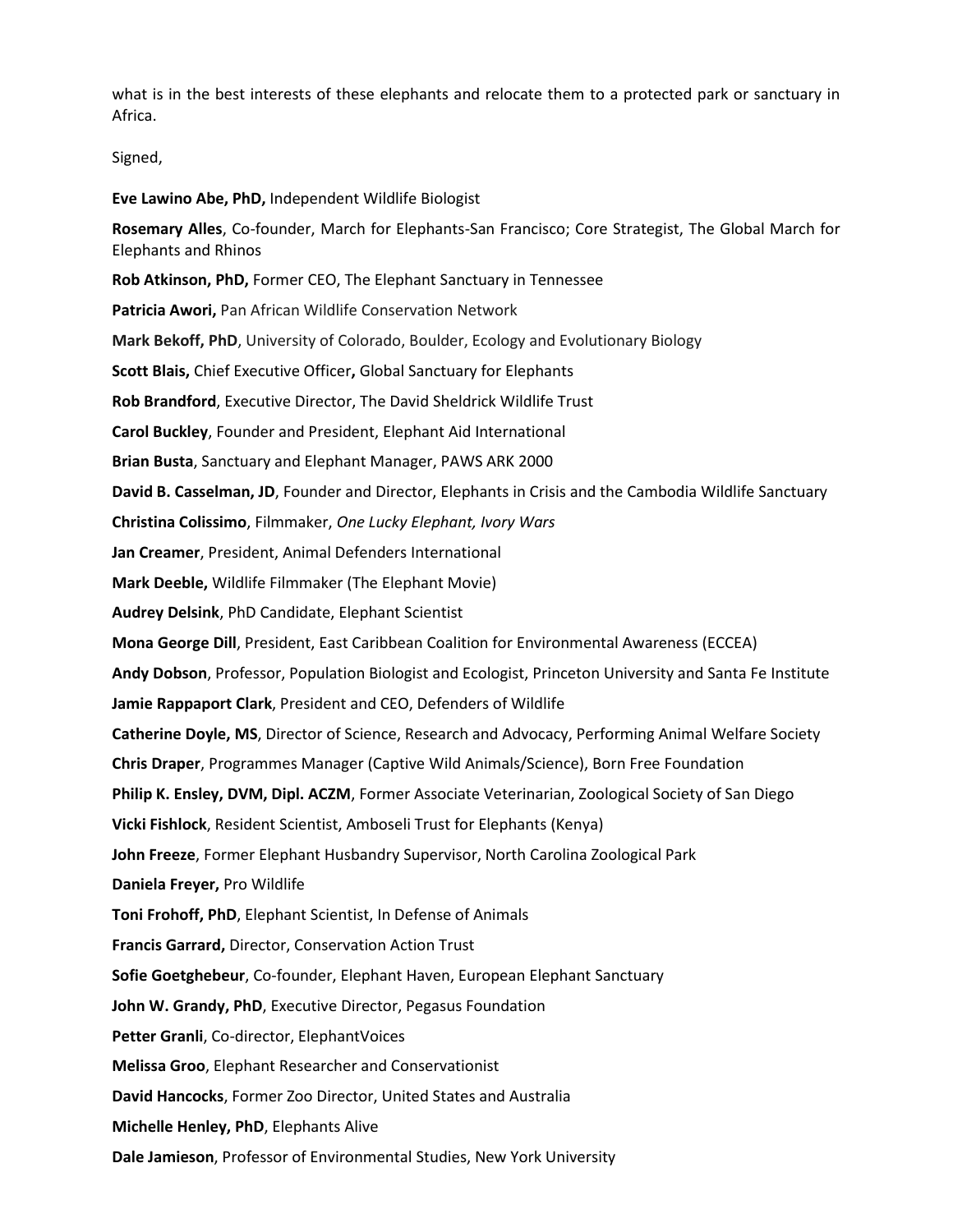**Dr. Trevor Jones,** Director, Southern Tanzania Elephant Program (STEP) **Paula Kahumbu, PhD**, Chief Executive Officer, Wildlife Direct (Kenya) **Lisa Kane**, **JD Michael Kennedy,** Campaign Director, Humane Society International (Australia) **Winnie Kiiru, PhD,** Wildlife Biologist, Conservation Kenya **Michael Korchinsky**, CEO and Founder, WildlifeWorks **Rob Laidlaw**, Chartered Biologist, Zoocheck **Phyllis C. Lee, PhD**, Director of Science, Amboseli Trust for Elephants (Kenya), and Professor of Psychology, Behaviour and Evolution Research Group, University of Stirling **Keith Lindsay**, Member, Scientific Advisory Committee, Amboseli Elephant Research Project (Kenya) **Lori Marino, PhD**, Executive Director, The Kimmela Center for Animal Advocacy **Marlene McCay**, Chairperson, Elephants Alive **Dr. Graham McCulloch,** Director, The Ecoexist Project (Botswana) **Marcelle Meredith,** CEO, National Council of SPCAs (South Africa) **Fiona Miles**, Country Manager, FOUR PAWS South Africa **Susan Millward**, Executive Director, Animal Welfare Institute **Lindsay Morgan**, Director, I Left My Heart in Kenya **Cynthia Moss**, Director, Amboseli Elephant Research Project (Kenya) **Carney Anne Nasser**, Legislative Counsel, Animal Legal Defense Fund **Dr. Katarzyna Nowak**, Research Fellow, Durham University (UK) and University of the Free State (RSA) **Ellen C. O'Connell**, Executive Director, Tusk USA **Michael O'Sullivan**, Chairman and CEO, The Humane Society of Canada **Krystal Parks, MA**, Founding Director, Pachyderm Power! Love in Action for Elephants **Bob Poole**, Presenter and Wildlife Cinematographer **Joyce Poole, PhD**, Co-director, ElephantVoices **Ian Redmond**, **OBE**, Independent Wildlife Biologist, Founder, The African Ele-Fund **Richard G. Rhoda, PhD**, Board Chair, The Elephant Sanctuary in Tennessee **Carter Ries,** Co-Founder, One More Generation **Jim Ries**, President, One More Generation **Olivia Ries**, Co-Founder, One More Generation **Adam Roberts**, Chief Executive Officer, Born Free Foundation **Jill Robinson MBE, Dr med vet hc, Hon LLD**, Founder and CEO, Animals Asia Foundation **Johnny Rodrigues,** Chairman, Zimbabwe Conservation Task Force **Kaori Sakamoto,** Voice for Zoo Animals, Japan **Jen Samuel**, Founder and President, Elephants DC **Julie Sherman**, Executive Director, Wildlife Impact